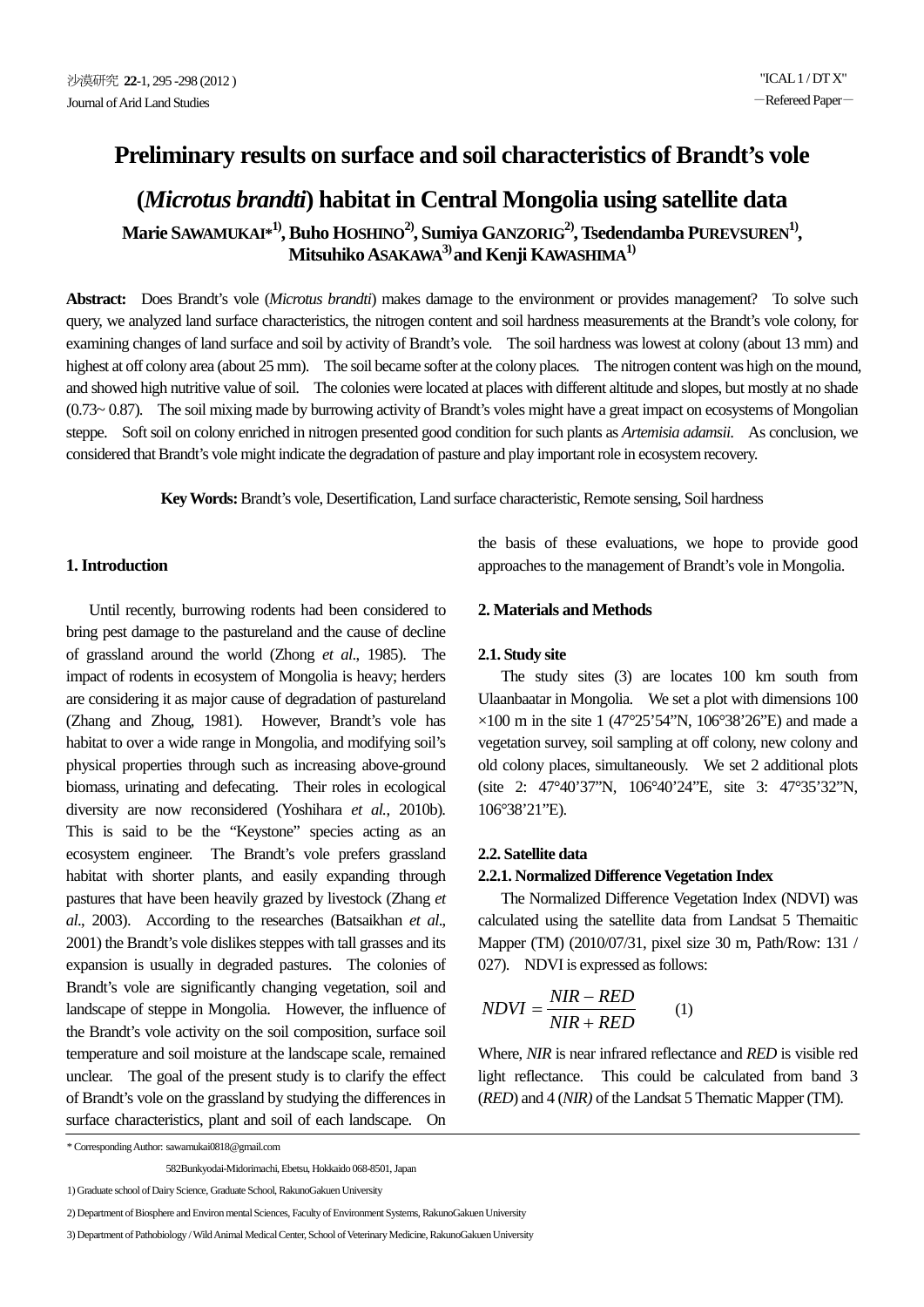**Table 1. The calibration constants of Landsat TM sensor.**

|         | Landsat TM |
|---------|------------|
| $K_{I}$ | 607.76     |
| $K_{2}$ | 1260.56    |

# **2.2.2. Land surface temperature**

 The Land surface temperature (LST) was calculated using same satellite data. LST is expressed as follows:

$$
T = \frac{K_2}{\ln\left(\frac{K_1}{CV_{R2}} + 1\right)}\tag{2}
$$

Where,  $T$  is degrees Kelvin,  $CV_{R2}$  is the atmospherically corrected radiance, and  $K_1$  and  $K_2$  is calibration constants of Landsat TM and the value of  $K_1$  and  $K_2$  are show in **Table 1**.

# **2.2.3. Landscape characteristic**

 Landscape characters of the Brandt's vole habitat such as the slope, altitude, aspect, and shaded relief value were studied using ASTER GDEM (pixel size 30m, https:// wist.echo.nasa.gov). This data was calculated from geometric corrected ASTER spectral band 3N and 3B.

## **2.3. Field data**

# **2.3.1. The soil hardness**

 The measurement was made around each site (3 plots in total), using Yamanakashiki device (Fujiwara Scientific Company). We measured soil hardness at 5 cm, 10 cm and 20 cm depth from the vertical position of soil profile.

# **2.3.2. Vegetation Survey**

At each site  $1\times1$ m quadrates were set for the vegetation survey (3 plots). This survey included measurement of the plant height, dry matter amount and coverage for each species found inside the quadrate.

# **2.3.3. The soil and plant sampling**

 We measured the nitrogen content and carbon content of soil samples taken at 10 cm depth from surface. The sampling was made three times at each plot (9 samples in 3 plots). We also measured the nitrogen content and carbon content of dominant plant (*Stipa krylovii*). We analyzed carbon and nitrogen content of soil and plant, using N/C analyzer (SUMIGRAPH, NC-22F).

# **3. Results and Discussion**

#### **3.1. The habitat of Brandt's vole**

# **3.1.1. Landscape characteristic**

 The altitude, slope aspect and shaded relief values in each site was shown in **Table 2**. Colonies of Brandt's vole at all three sites located obviously at un-shaded, bright places. Other landscape characteristics were highly varied.

**Table 2. Landscape characteristic of study area.**

| Altitude (m) Slope $(°)$               | Aspect $(°)$    | Shaded relief value |
|----------------------------------------|-----------------|---------------------|
| Site 1 1609+10.6 12.30 $\pm$ 1.37      | $85.7 \pm 15.6$ | $0.88 \pm 0.03$     |
| Site 2 $1291 \pm 4.10$ $6.43 \pm 3.02$ | $308.5 + 41.6$  | $0.77 \pm 0.04$     |
| Site 3 $1331 \pm 0.82$ $4.76 \pm 1.08$ | $67.6 \pm 12.6$ | $0.84 \pm 0.01$     |
|                                        |                 |                     |



**Fig. 1. Normalized Difference Vegetation Index of study area in 31 July 2010.** The (A) shows NDVI of study area near site 1; the (B) shows NDVI of study area near site 2; the (C) shows the zoomed image near site 2 to distinguish black circle.

#### **3.1.2. Normalized Difference Vegetation Index**

 **Figure 1** shows the NDVI image calculated from Landsat 5 spectral band 3 and band 4. The NDVI values of colonies in site 1 ranged from 0.23 to 0.28 and mean was 0.25. The NDVI values of colonies in site 2 ranged from 0.15 to 0.19 and mean was 0.17. But, the NDVI values at off colonies in site 1 ranged from 0.20 to 0.34 with a mean 0.27. The NDVI values of off colonies in site 2 ranged from 0.13 to 0.19 and mean was 0.16. The habitat of Brandt's vole appeared to be high in the NDVI from Figure 1, however that values on colony and off colony grounds were unclear at site 1 and 2. Because, in regard to the colony size, a pixel size of satellite image was too large. To make more detailed observation the higher resolution satellite imagery is required.

## **3.1.3. Land surface temperature (LST)**

 **Figure 2** shows LST calculated from Landsat 5 spectral band 6. The LST values were lowest at the colony of Brandt's vole. LST of colonies in site 1 ranged from 23.4°C to 30.7°C and mean was 31.8°C in site 1. LST of colonies in site 2 ranged from 32.4°C to 32.8°C and mean was 32.7°C. But, the LST of off colonies in site 1 ranged from 29.4°C to 32.8°C and mean was 31.8°C. The LST values in off colonies in site 2 ranged from 31.9°C to 33.2°C and mean was 32.7°C. Because, in regard to the colony size, a pixel size of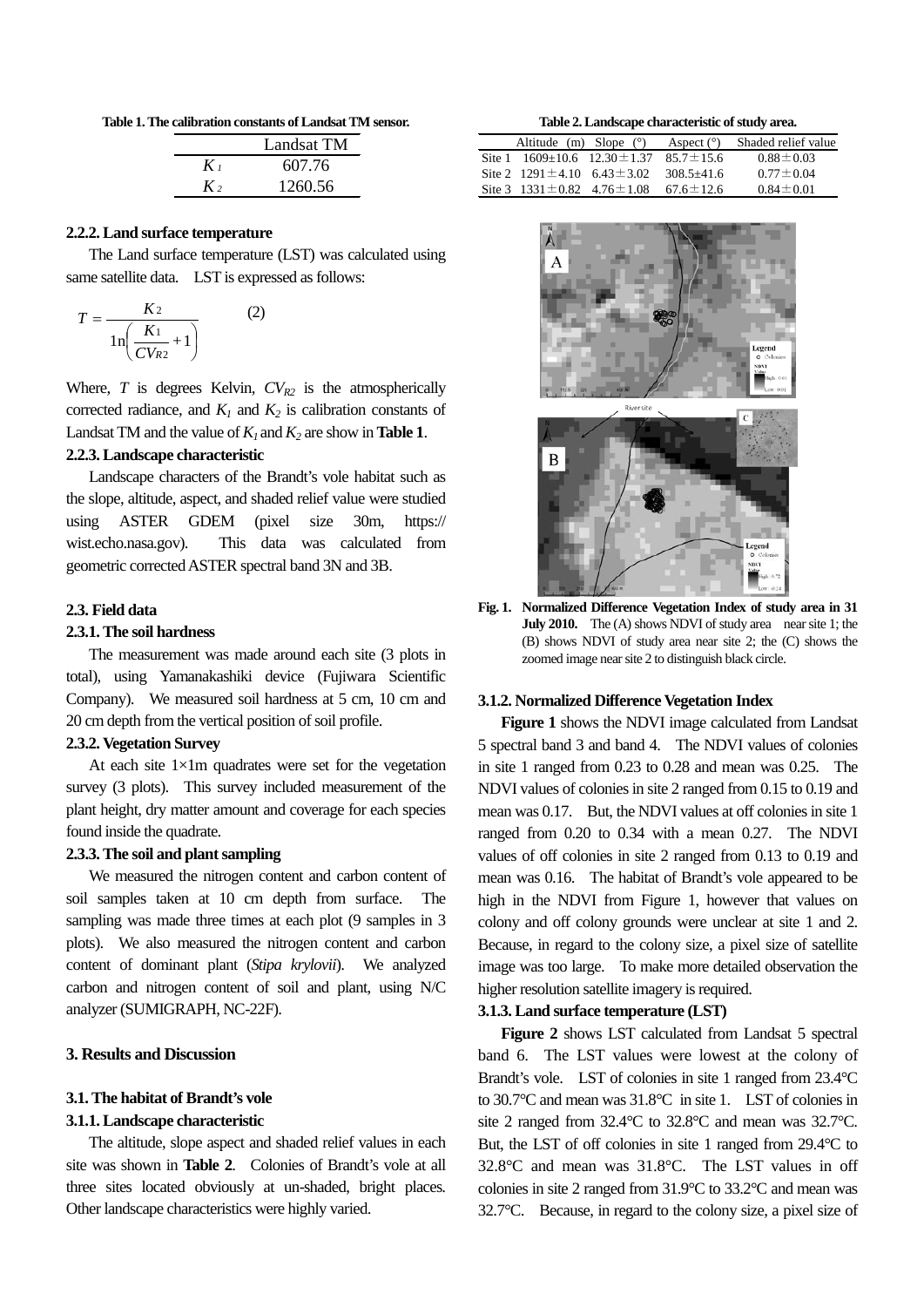

**Fig. 2. The LST of study area in 31 July 2010.** The (A) shows LST of study area near site 1; the (B) shows LST of study area near site 2; black circle: colony of Brandt's vole.



**Fig. 3. The soil hardness of each plot in site 1.** (a), (b), (c) were the measurement value of off colony; new colony and old colony, respectively.

satellite image was also too large, so we need to use more high resolution satellite imagery to observation LST of habitat of Brandt's vole.

# **3.2. The effect of Brandt's vole**

# **3.2.1. Soil hardness**

 The soil hardness was lowest at colony (about 13 mm), highest at off colony area (about 25 mm) (**Fig. 3**). The soil became softer after colony habitation. Thus, we can consider that Brandt's vole digging activity has been softening the soil around its colony ground and that Brandt's vole provided good condition for the plant growth, especially for those species that prefer soft soil.

#### **3.2.2. Vegetation Survey**

 The plant coverage was low at off colony and new colony (22.9% and 21.5%) and highest at old colony area (69.3%) (**Fig. 4** (A)). Dry matter amount was lowest at off colony (105.2  $\text{g/m}^2$ ) and highest at old colony area (160.6  $\text{g/m}^2$ ) (Fig. 4 (B)). Brandt's vole activity supposedly has increased a



**Fig. 4. Plant coverage and Dry matter amount at each plot in site 1.** (a), (b), (c) were the measurement value of off colony; new colony and old colony, respectively.



**Fig. 5. Carbon and nitrogen content and their ratio of soil in site 1.**  (a),(b), (c) were the value of off colony, new colony and old colony, respectively.

compartment (*Artemisia adamsii*) on colony ground. Because, livestock don't like to eat *Artemisia adamsi,* and also the colony soil provided better condition for the plant grow*.* 

# **3.2.3. Comparative studies of carbon and nitrogen of soil and plant in the area of on colony and off colony**

 The soil carbon content was lowest at off colony (5.57%), highest at old colony (7.63%) (**Fig. 5** (A)). The soil nitrogen content was lowest at off colony (0.23%), highest at old colony (0.28%) (Fig. 5 (B)). The soil C/N ratio was lowest at off colony (24.6), highest at old colony (27.3) (Fig. 5 (C)). Thus, we considered that the increase of both carbon and nitrogen content of soil is due to colonial activity of Brandt's vole. The intake of organic matter to soil can be explained by the large amount of vole's urine and feces.

 The carbon and nitrogen content was studied in *Stipa krylovii* (Sk), which is a main dominant species in community and may also serve as an indicator species of healthy undegraded grassland, because in degraded pastures the Sk is mostly eaten by livestock. The carbon content of Sk was lowest at old colony (61.1%) (**Fig. 6** (A)). The nitrogen content of Sk was highest at old colony (2.69%) (Fig. 6 (B)).